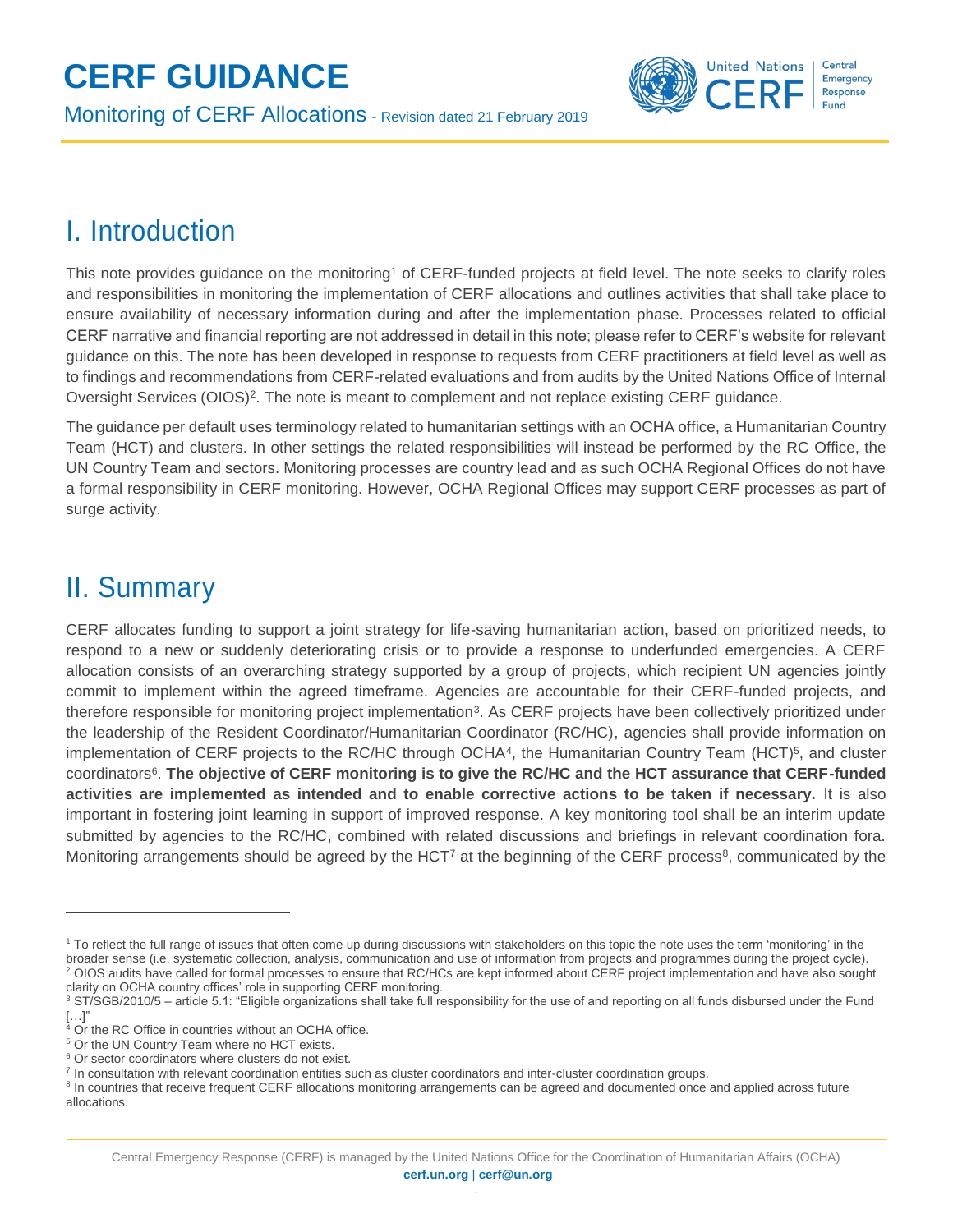RC/HC to relevant stakeholders and documented in the CERF application submitted to the Emergency Relief Coordinator (ERC).

## III. Key Points Regarding Monitoring of CERF Allocations

#### **Key Responsibilities:**

 $\overline{a}$ 

- **The Resident Coordinator/Humanitarian Coordinator:** The **RC/HC leads and oversees CERF processes** at country level and reports back to the ERC on results achieved.<sup>9</sup> The RC/HC shall request updates on the implementation of CERF-funded humanitarian action from agencies or clusters to provide assurance that CERF activities are implemented as intended and to enable timely corrective actions if required. The RC/HC will be supported in this by OCHA country offices, where these exist. In countries without OCHA presence, the RC Office will, under normal circumstances, support the RC/HC in the oversight of CERF processes at country level<sup>10</sup>. During implementation of the CERF allocation, agencies shall keep the RC/HC informed about the status of implementation of individual projects according to the schedule and format set out by the RC/HC. To that end the CERF secretariat will provide an **interim update** template which agencies must fill in and submit to the RC/HC halfway through the implementation period, i.e. three months after start date for rapid response allocations and four and half months for underfunded emergencies. Once inputs from all agencies have been consolidated, the RC/HC shall add additional relevant information (i.e. summary of implementation status and potential actions and follow-up) and share the **interim update** with the CERF secretariat. Upon completion of CERF-funded projects, the RC/HC submits a consolidated **narrative report** to the ERC, via the CERF secretariat, on results achieved with CERF funds. The report is prepared in consultation with the HCT and cluster coordinators and is based on project-level inputs from CERF recipient agencies in the country and their implementing partners.<sup>11</sup>
- **Recipient Agencies:** The **responsibility for monitoring of individual CERF projects** lies with the recipient agencies. CERF projects should be monitored as part of agencies' overall programme monitoring arrangements in a given country. Monitoring of CERF projects is necessary for agencies to report on the achievement of project targets and the number of people reached<sup>12</sup>, and it should enable early detection of potential challenges allowing agencies to take timely corrective measures and ensure completion of activities within the CERF-specific implementation period. During the implementation period **agencies are required to keep the RC/HC informed about the status of project implementation**, including of any challenges or delays in the projects<sup>13</sup>. In this respect recipient agencies shall provide the RC/HC, OCHA, the HCT, and relevant cluster coordinators with project implementation updates according to agreed schedule and format including by submitting the above-mentioned **interim update** that is due halfway through the implementation period, i.e. three months after start date for rapid response allocations and four and half months for underfunded emergencies.
- **The Humanitarian Country Team:** The HCT is **collectively accountable for a CERF allocation** and is expected to jointly follow the implementation of CERF projects. To enhance accountability and transparency **updates by recipient agencies on implementation of CERF projects should be included in the HCT agenda**. Upon completion of CERF-funded projects, the HCT is encouraged to conduct an **after-action review (AAR)** with relevant stakeholders to facilitate joint reflection on results achieved and lessons learned, and to inform the reporting process

<sup>9</sup> ST/SGB/2010/5 – article 5.2: "Resident Coordinators or Resident/Humanitarian Coordinators shall oversee the monitoring of and narrative reporting on projects funded by the Fund"

<sup>&</sup>lt;sup>10</sup> Monitoring processes are country lead and as such OCHA Regional Offices do not have a formal responsibility in CERF monitoring. However, OCHA Regional Offices may support CERF processes as part of surge activity.

<sup>11</sup> Guidance on the CERF reporting process is available on the CERF website at [cerf.un.org/partner-resources/guidance-and-templates.](https://cerf.un.org/partner-resources/guidance-and-templates)

<sup>&</sup>lt;sup>12</sup> This information is required for the narrative report on the use of CERF funds.

 $13$  This obligation is reiterated in the official allocation announcement email from the ERC to the RC/HC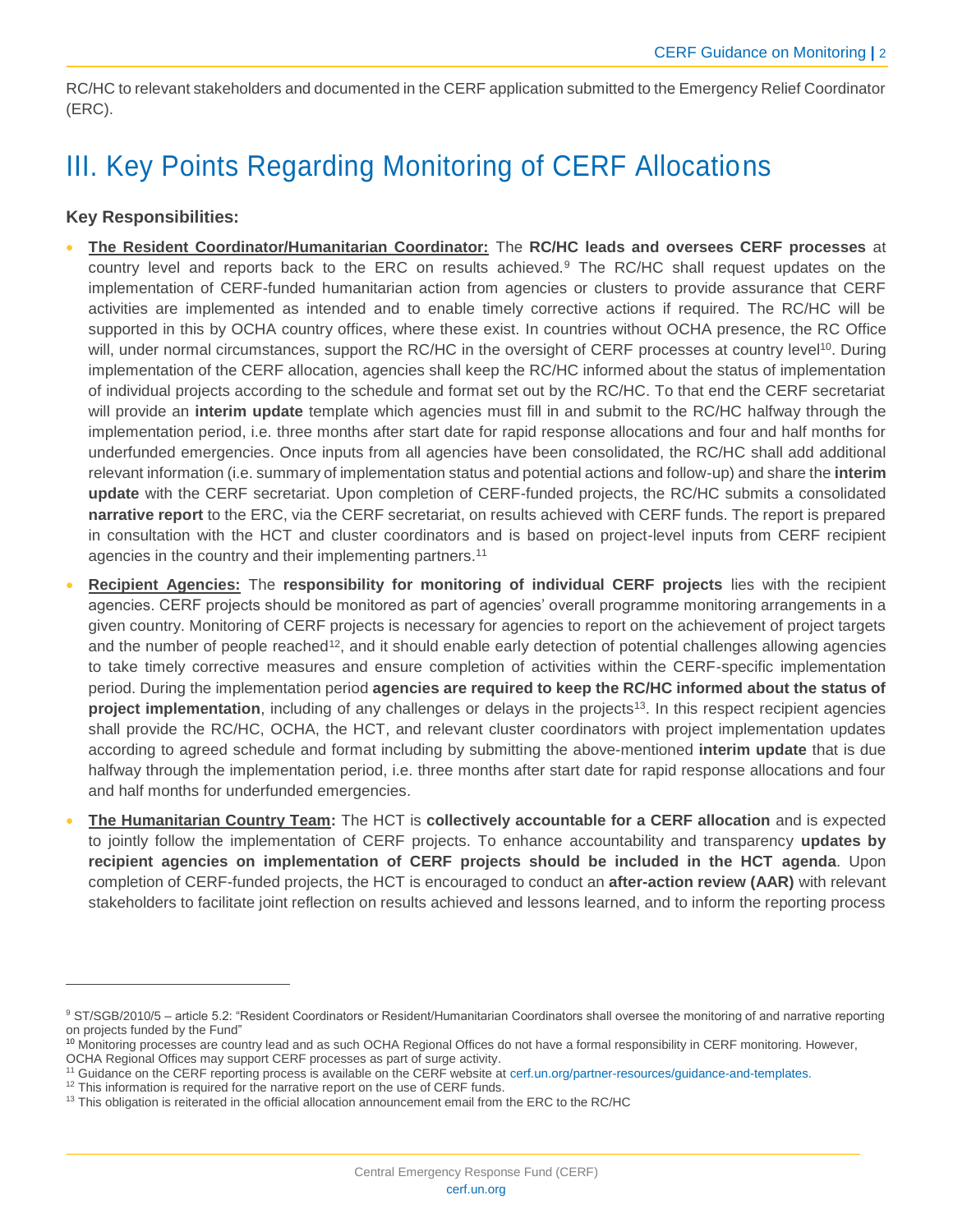for a CERF allocation.<sup>14</sup> In countries without a HCT, the UN Country Team is expected to take on the above responsibilities.

• **OCHA Country Office:** OCHA offices shall **support the RC/HC** in her/his responsibilities to oversee CERF processes at country level. This will include **managing the agreed CERF monitoring and reporting processes** on behalf of the RC/HC, collecting the required information, updates and reports related to CERF project implementation from recipient agencies and consolidate and communicate this to relevant stakeholders. In countries without an OCHA Officer, these responsibilities should normally be with the RC Office. Monitoring processes are country lead and as such OCHA Regional Offices do not have a formal responsibility in CERF monitoring. However, OCHA Regional Offices may support CERF processes as part of surge activity.

#### **Information Sharing around CERF Projects:**

- CERF recipient agencies shall provide the RC/HC, the HCT, OCHA and relevant cluster coordinators with **appropriate and timely information** on implementation status of CERF allocations. This will include sharing relevant information from agencies' monitoring activities, including through the **interim update** template shared by the CERF secretariat upon approval of the CERF allocation.<sup>15</sup> Cluster coordinators may be called on to advise the RC/HC on CERF's contribution at a strategic level. The RC/HC should use her/his authority to request necessary information from agencies and clusters.
- **Regular updates** on progress of implementation of CERF projects should be provided in cluster, inter-cluster and HCT meetings, preferably with the involvement of implementing partners when relevant.
- As part of the CERF narrative report, agencies should share any **evaluation reports** that include CERF-funded projects or activities with the RC/HC and the CERF secretariat.
- CERF regularly commissions independent reviews of the Fund's added value at regional or country level. During these reviews, and any other kind of **review, evaluation or audit** related to CERF, agencies should provide relevant information on CERF projects to the evaluators or auditors. This may include relevant non-public information from agencies' internal monitoring systems, including monitoring reports. With prior consultation and agreement agencies shall also allow site visits to CERF-funded projects when deemed necessary.<sup>16</sup>

#### **Collective Monitoring:**

 $\overline{a}$ 

Since funding from CERF and other pooled funds is collectively prioritized by the humanitarian community at country level under the leadership of the RC/HC it is different than funding from other sources. In humanitarian operations where system-wide monitoring processes are in place at **sector/cluster level**, CERF's contribution to the response should also be reflected through these processes. Assessing CERF's contribution through overall response monitoring will help promote strategic assessment of CERF's added value, ensure adequate visibility and enhance collective accountability for CERF allocations. **IASC guidance on response monitoring**<sup>17</sup>, which is used for Periodic Monitoring Reports, asks that the contribution of CERF and other pooled funds to the overall collective response be included in overall response monitoring. In addition, if feasible and relevant, the RC/HC in consultation with the HCT may decide to complement agencies' own regular monitoring efforts with collective monitoring of CERF projects. Such collective CERF monitoring could be led by clusters or use monitoring frameworks from country-based pooled funds (CBPFs) where these exits. If collective monitoring of CERF projects is undertaken the objective should be to gather additional information that will help foster joint learning, advance good practices, inform future allocations, and enhance accountability.

<sup>&</sup>lt;sup>14</sup> Guidance on CERF after-action reviews is available a[t cerf.un.org/partner-resources/guidance-and-templates.](https://cerf.un.org/partner-resources/guidance-and-templates)

<sup>&</sup>lt;sup>15</sup> The template is also available at [cerf.un.org/partner-resources/guidance-and-templates.](https://cerf.un.org/partner-resources/guidance-and-templates)

<sup>&</sup>lt;sup>16</sup> Paragraph 5.13 of the CERF Umbrella Letter of Understanding: "When deemed necessary by OCHA, and with prior consultation and agreement of the Eligible Organization on the relevant Terms of Reference, OCHA may conduct on-site visits of projects financed by the Grant funds."

<sup>17</sup> Available at [www.humanitarianresponse.info/en/programme-cycle/space/response-monitoring-guidance-templates.](http://www.humanitarianresponse.info/en/programme-cycle/space/response-monitoring-guidance-templates)